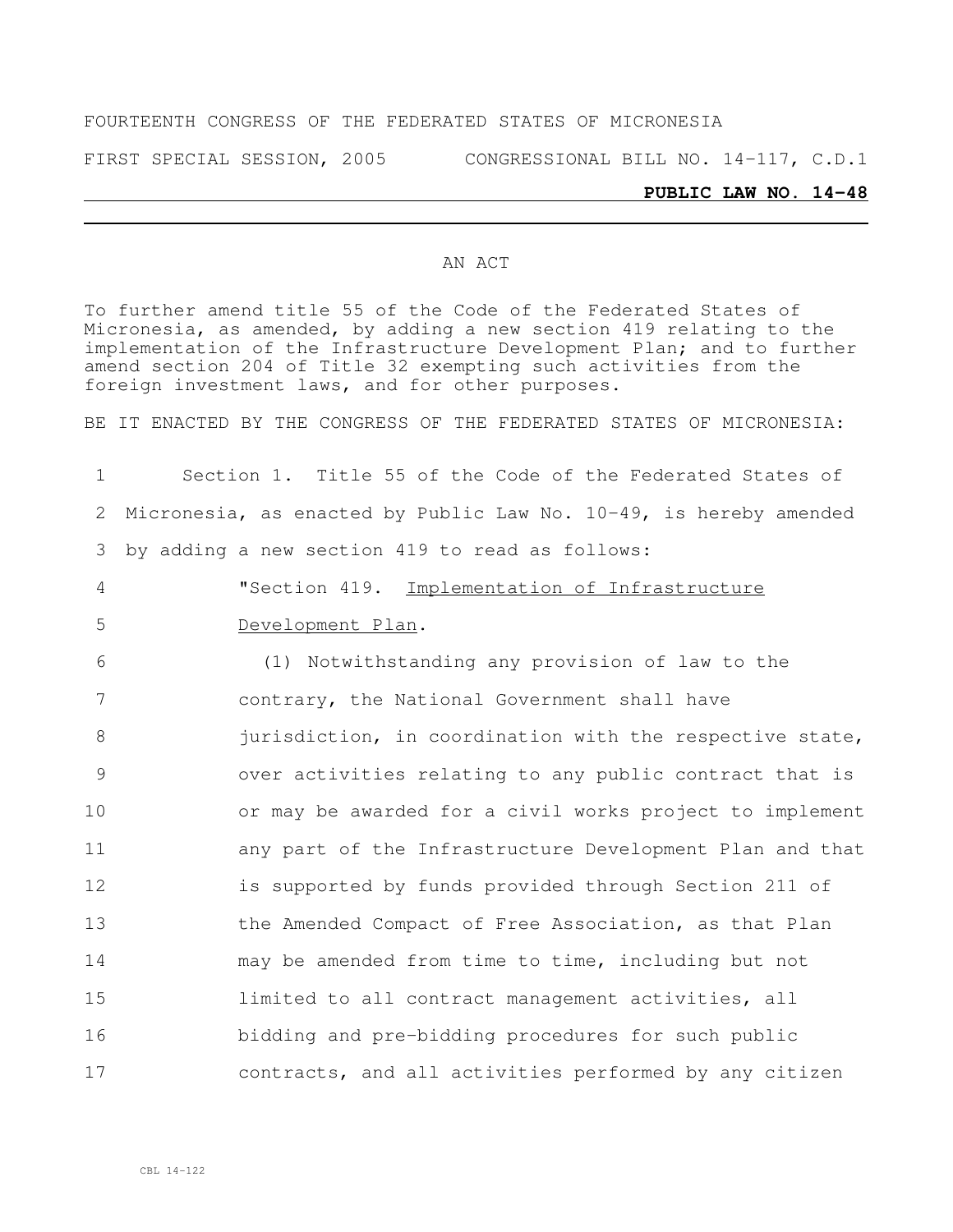| 1  | or noncitizen contractor or subcontractor pursuant to       |
|----|-------------------------------------------------------------|
| 2  | any such public contract. Except for this section, the      |
| 3  | provisions of chapter 4 shall not apply to public           |
| 4  | contracts referred to in this subsection.                   |
| 5  | (2) Notwithstanding section 205 of Title 32 of the          |
| 6  | Code of the Federated States of Micronesia, no Foreign      |
| 7  | Investment Permit shall be required to conduct any          |
| 8  | activity referred to in subsection (1).                     |
| 9  | (3) The President shall be responsible for                  |
| 10 | establishing procurement procedures specifically for use    |
| 11 | with all public contracts referred to in subsection $(1)$ , |
| 12 | which shall                                                 |
| 13 | (a) meet or exceed prevailing international                 |
| 14 | standards for free and open competitive bidding,            |
| 15 | transparency, and fairness to all parties,                  |
| 16 | (b) effectively and efficiently facilitate the              |
| 17 | execution and implementation of public contract referred    |
| 18 | to in subsection $(1)$ ,                                    |
| 19 | (c) protect resident workers, and                           |
| 20 | (d) protect the public interest.                            |
| 21 | Such procurement procedures shall take effect upon          |
| 22 | adoption by the President in accordance with title 17 of    |
| 23 | the Code of the Federated States of Micronesia.             |
| 24 | (4) Any citizen taxpayer in the Federated States of         |
| 25 | Micronesia may seek to enjoin a public contract referred    |
|    |                                                             |

of 4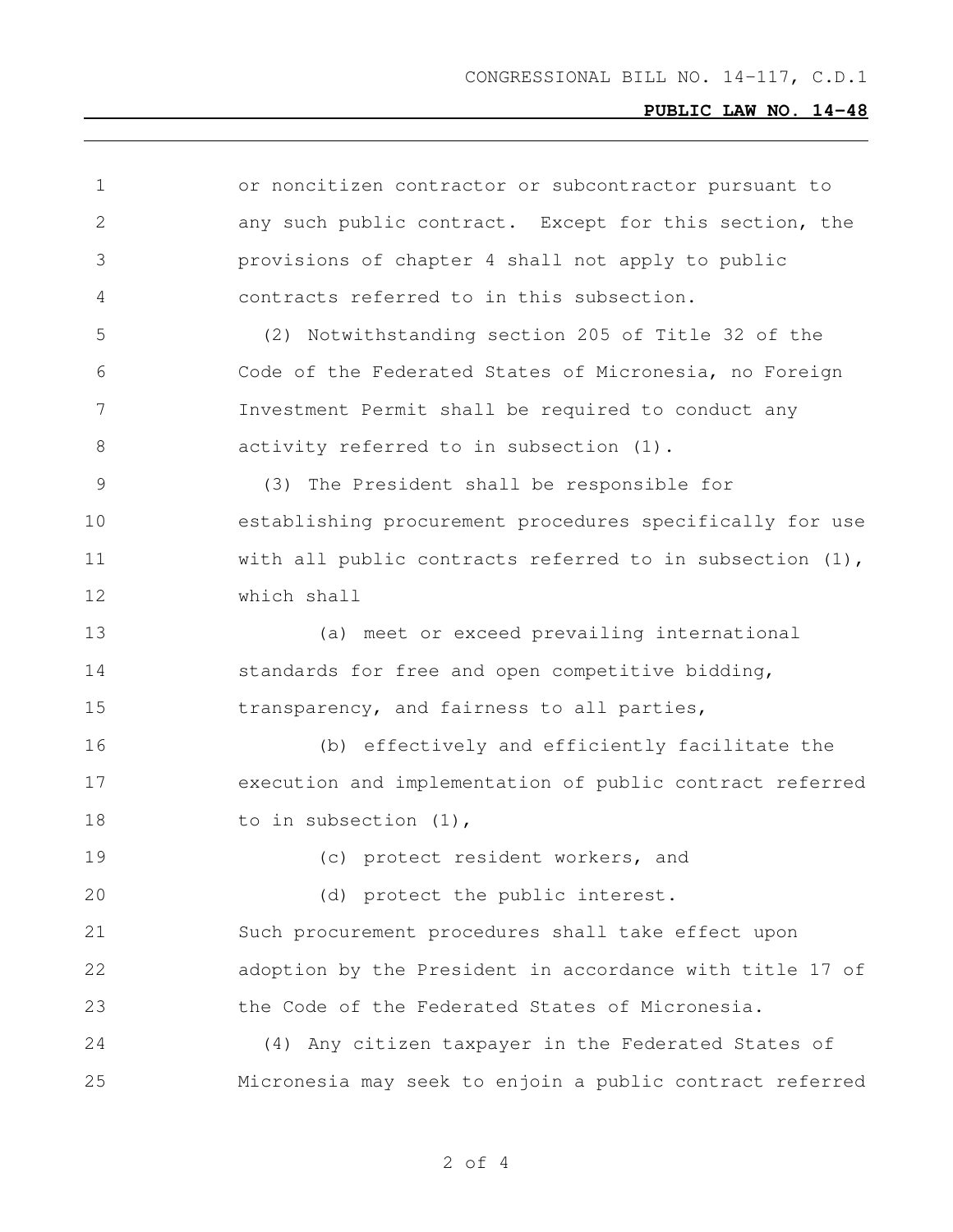| 1             | to in subsection (1) to the same extent and in the same          |
|---------------|------------------------------------------------------------------|
| $\mathbf{2}$  | manner as such remedy is available to bona fide                  |
| 3             | unsuccessful bidders on the contract under the                   |
| 4             | procurement procedures established and approved by the           |
| 5             | President pursuant to subsection (3).                            |
| 6             | (5)<br>The courts of the Federated States of Micronesia          |
| 7             | shall recognize and give full force and effect to the            |
| 8             | dispute resolution methods established by the President          |
| $\mathcal{G}$ | pursuant to subsection (3).                                      |
| 10            | Section 2. Section 204 of chapter 2 of the Title 32 of the       |
| 11            | Code of the Federated States of Micronesia, as enacted by Public |
| 12            | Law No. 10-49, is hereby amended to read as follows:             |
| 13            | "Section 204. Requirement that a foreign investor                |
| 14            | obtain a Foreign Investment Permit.                              |
|               | A noncitizen may not conduct any activity in the FSM             |
| 15            |                                                                  |
| 16            | that amounts to 'engaging in business', as defined in            |
| 17            | section 203 of this chapter, unless that noncitizen              |
| 18            | holds a currently valid Foreign Investment Permit                |
| 19            | authorizing that noncitizen to conduct that activity,            |
| 20            | except as provided in section 419 of chapter 4 of Title          |
| 21            | $55.$ "                                                          |
| 22            |                                                                  |
| 23            |                                                                  |
| 24            |                                                                  |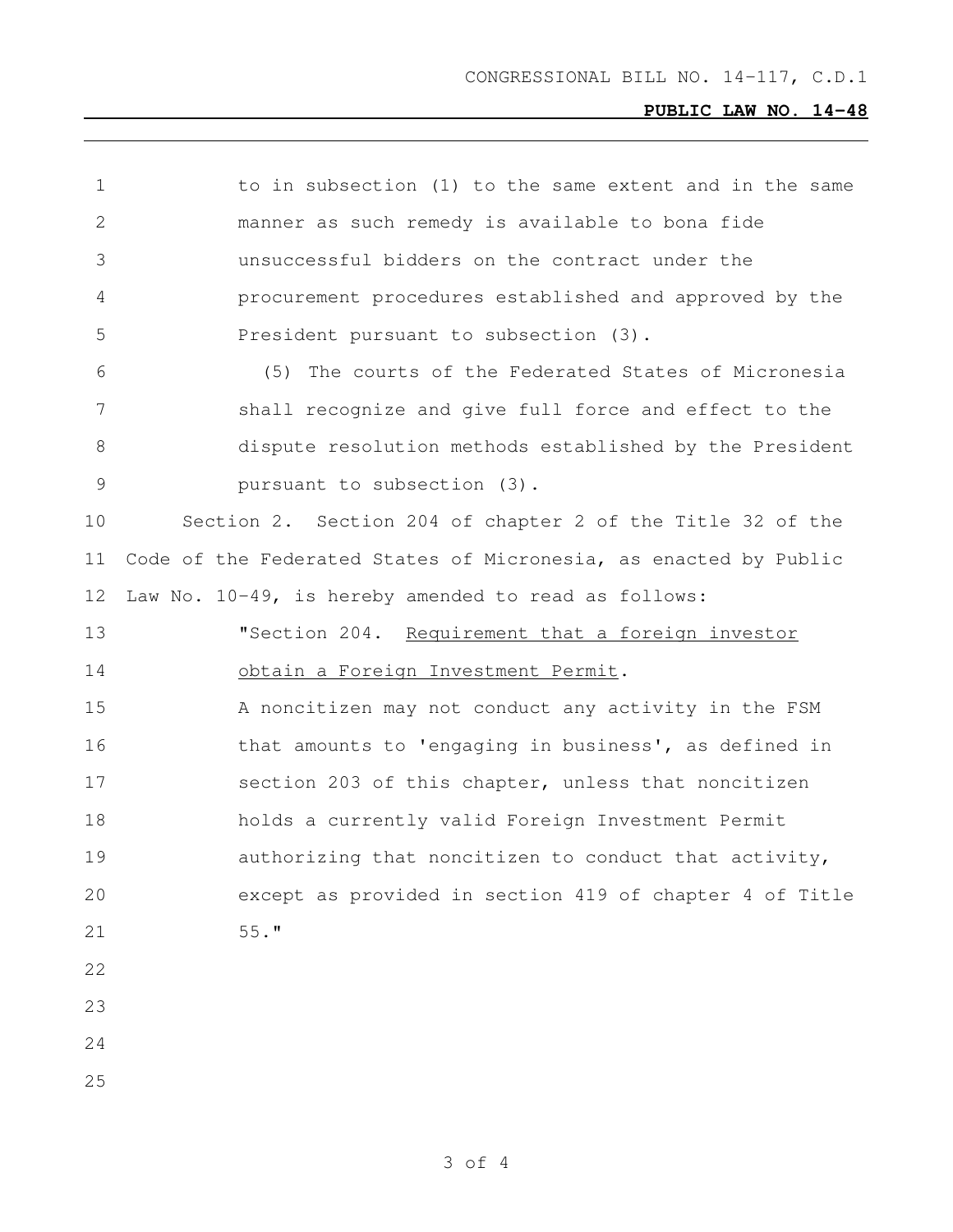| $\mathbf 1$    |                                                             |
|----------------|-------------------------------------------------------------|
| $\sqrt{2}$     |                                                             |
| 3              | Section 3. This act shall become law upon approval by the   |
| 4              | President of the Federated States of Micronesia or upon its |
| 5              | becoming law without such approval.                         |
| $\epsilon$     |                                                             |
| $\overline{7}$ |                                                             |
| $\,8\,$        |                                                             |
| $\mathcal{G}$  | January 31, 2006                                            |
| 10             |                                                             |
| 11             |                                                             |
| 12             |                                                             |
| 13             |                                                             |
| 14             | /s/ Joseph J. Urusemal<br>Joseph J. Urusemal                |
| 15             | President<br>Federated States of Micronesia                 |
| 16             |                                                             |
| 17             |                                                             |
| 18             |                                                             |
| 19             |                                                             |
| 20             |                                                             |
| 21             |                                                             |
| 22             |                                                             |
| 23             |                                                             |
| 24             |                                                             |
| 25             |                                                             |